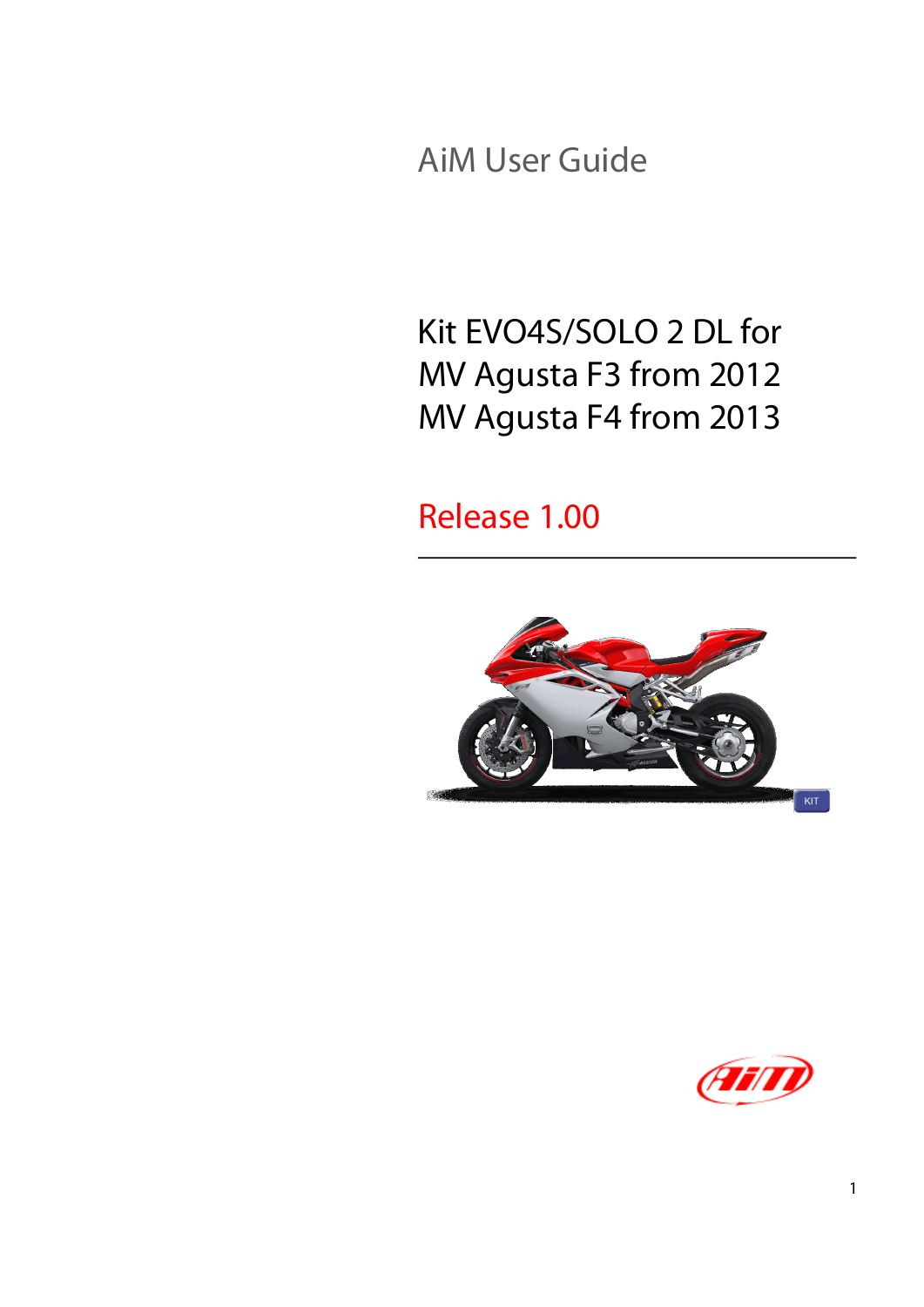

### 1 Models and years

This manual explains how to connect EVO4S and SOLO 2 DL to the bike engine control unit (ECU).

Compatible models are:

| $\bullet$ MV Agusta F3 675 | from $2012$ |
|----------------------------|-------------|
| • MV Agusta F3 800         | from $2012$ |
| • MV Agusta F4 1000        | from $2013$ |

**Warning**: for these models/years AiM recommends not to remove the stock dash. Doing so will disable some of the bike functions or safety controls. AiM Tech srl will not be held responsible for any consequences that may result from the replacement of the original instrumentation cluster.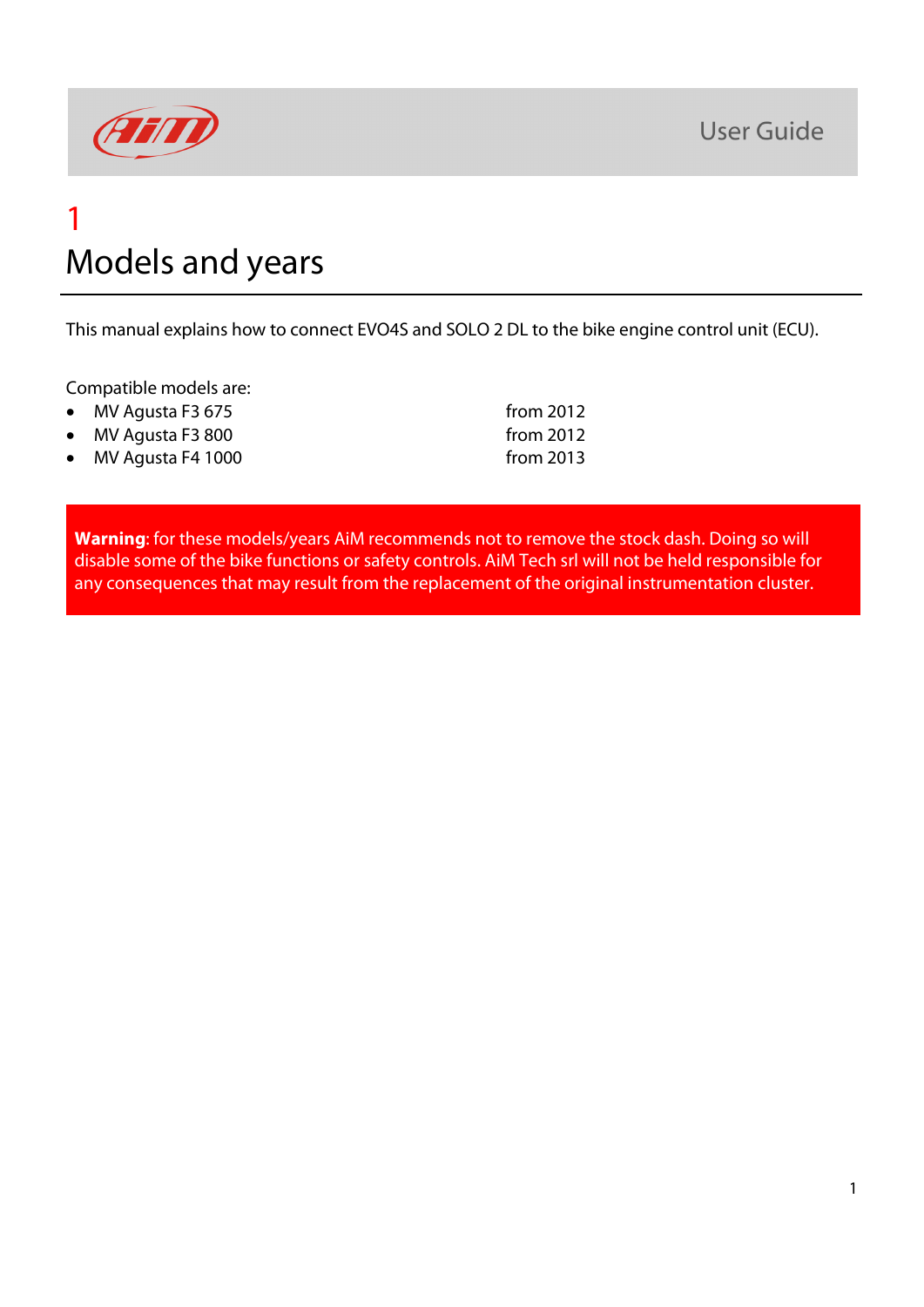



# 2 Kit content and part numbers

AiM developed a specific connection cable to the bike ECU for EVO4S and SOLO 2 DL.

# 2.1 AiM cable for EVO4S/SOLO 2 DL

Part number for **EVO4S/SOLO 2 DL** connection cable for **MV Agusta F3/F4** – shown below – is: **V02569310.**



Following image shows the cable constructive scheme.

|                                                                                                                                              |                                                                                  |                                                                           | blue                                                                    |
|----------------------------------------------------------------------------------------------------------------------------------------------|----------------------------------------------------------------------------------|---------------------------------------------------------------------------|-------------------------------------------------------------------------|
| PIN layout<br>Binder connector male 712 7c<br>solder view<br>7)<br>$\bigcap$<br>$\circledcirc$<br>$\circled{2}$<br>(5)<br>$\sqrt{(4)}^{(3)}$ | $^{\circ}$<br>$\circled{3}$<br>$\circled{4}$ nc<br>$(5)$ nc<br>$\circledcirc$ nc | white<br>$CAN+$<br>CAN-<br>blue<br>V <sub>b</sub> ext<br>red<br>black GND | PIN layout<br>Sumitomo connector<br>white<br>front view<br>red<br>black |
|                                                                                                                                              | C                                                                                |                                                                           |                                                                         |
|                                                                                                                                              |                                                                                  |                                                                           |                                                                         |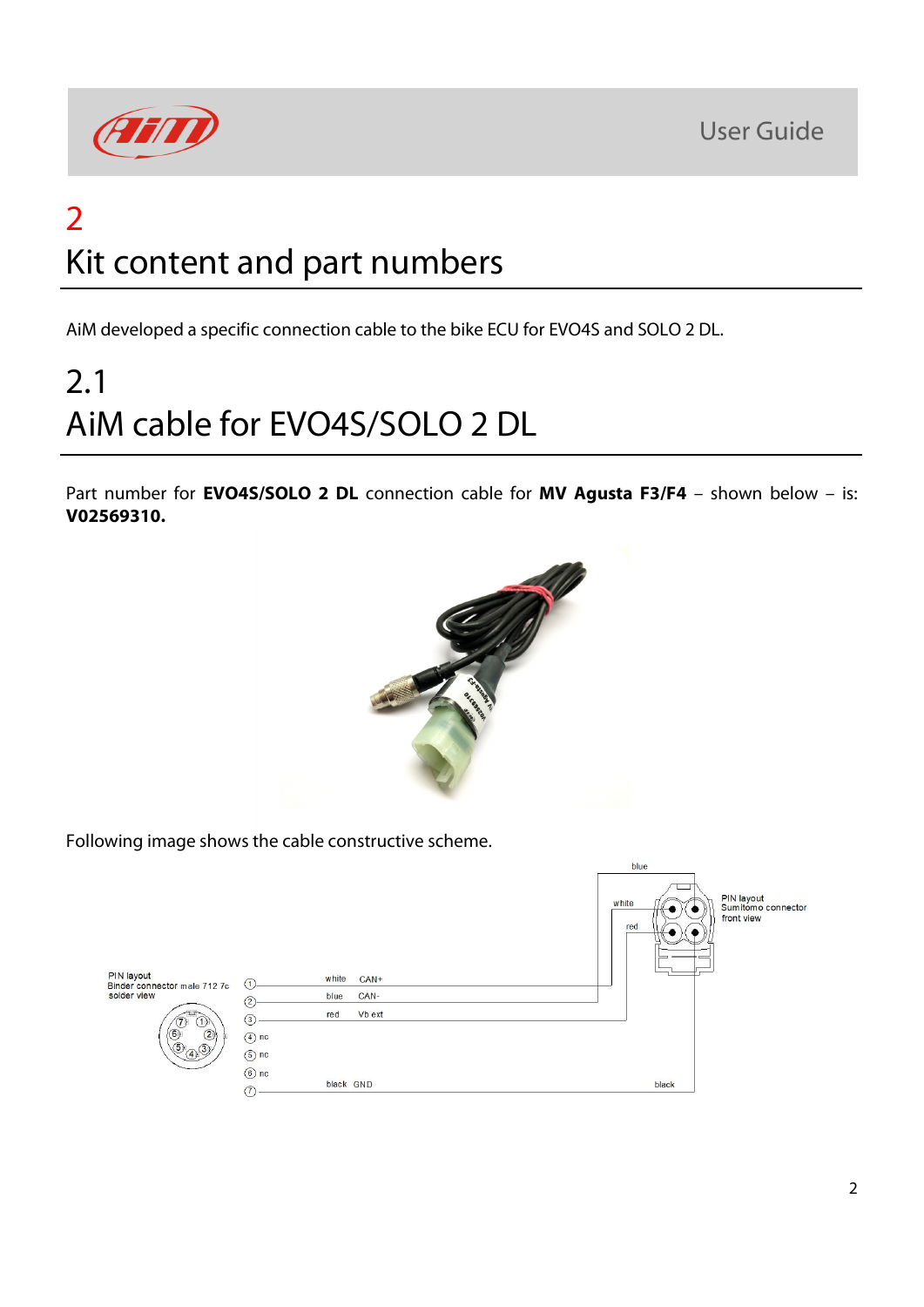**User Guide** 



# 3 EVO4S/SOLO 2 DL connection

MV Agusta F3 and F4 feature data transmission via CAN through the female 4pins white connector placed under the bike seat. Here its position (lower left image) and its wires function (lower right image) are show), additionally to the connector complete pinout.



| CAN+   |  | CAN-       |
|--------|--|------------|
| $+12V$ |  | <b>GND</b> |

#### **Wire colour Function**

- Blue/White
- Blue/Black
- Yellow/Green
- Blue

 $CAN +$ CAN –  $+12V$ GND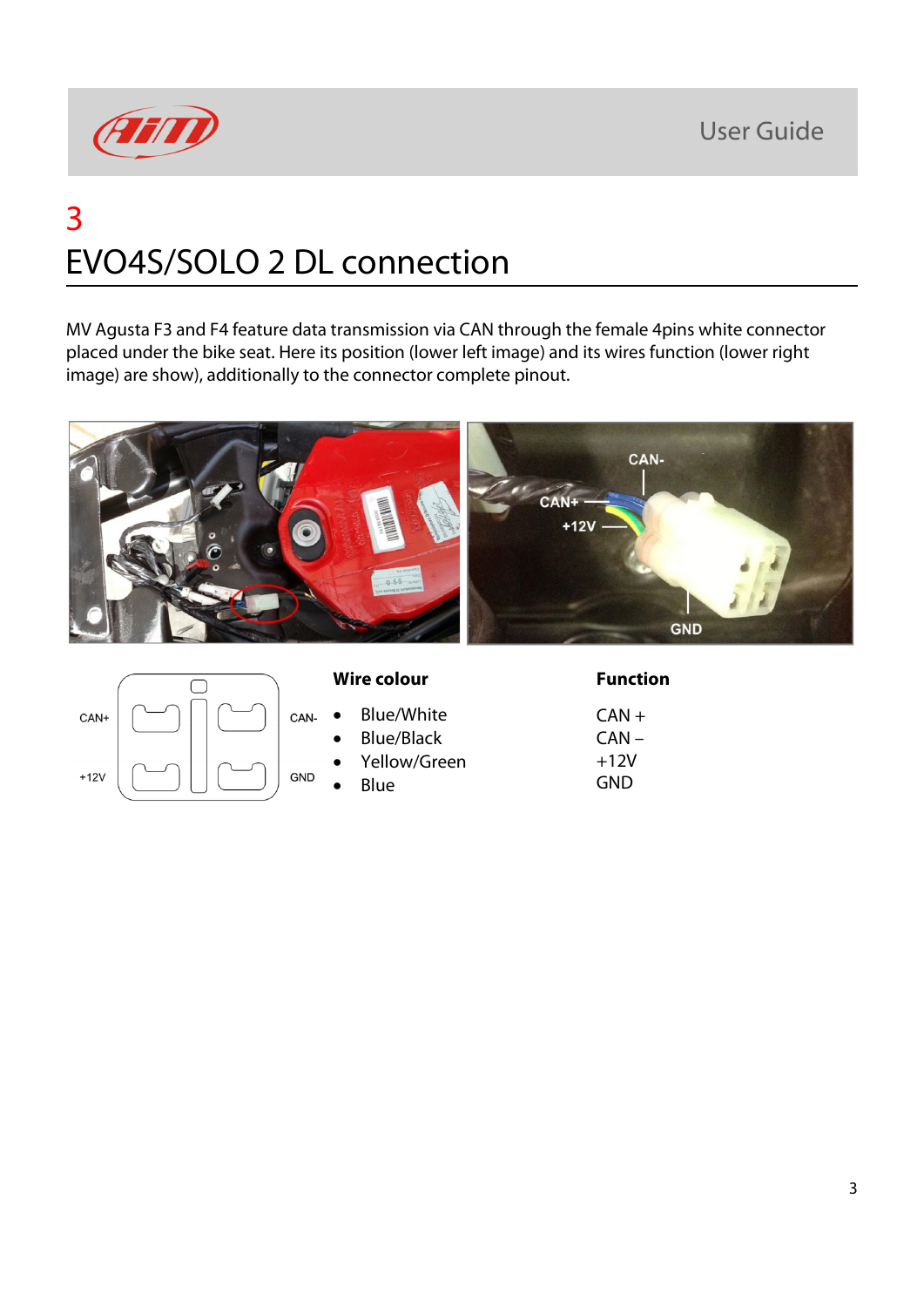

# 4 Configuration with Race Studio 3

Before connecting EVO4S/SOLO 2 DL to the bike ECU, set all functions using the AiM software Race Studio 3. The parameters to set in the AiM device configuration section are ("ECU Stream" tab):

- ECU Manufacturer: "MV\_Agusta"
- ECU Model: "F3" for MV Agusta F3 675 and F3 800 from 2012, MV Agusta F4 1000 from 2013

After this first selection, enable/disable the 120Ohm resistor and the "Silent" mode on CAN Bus as follows: